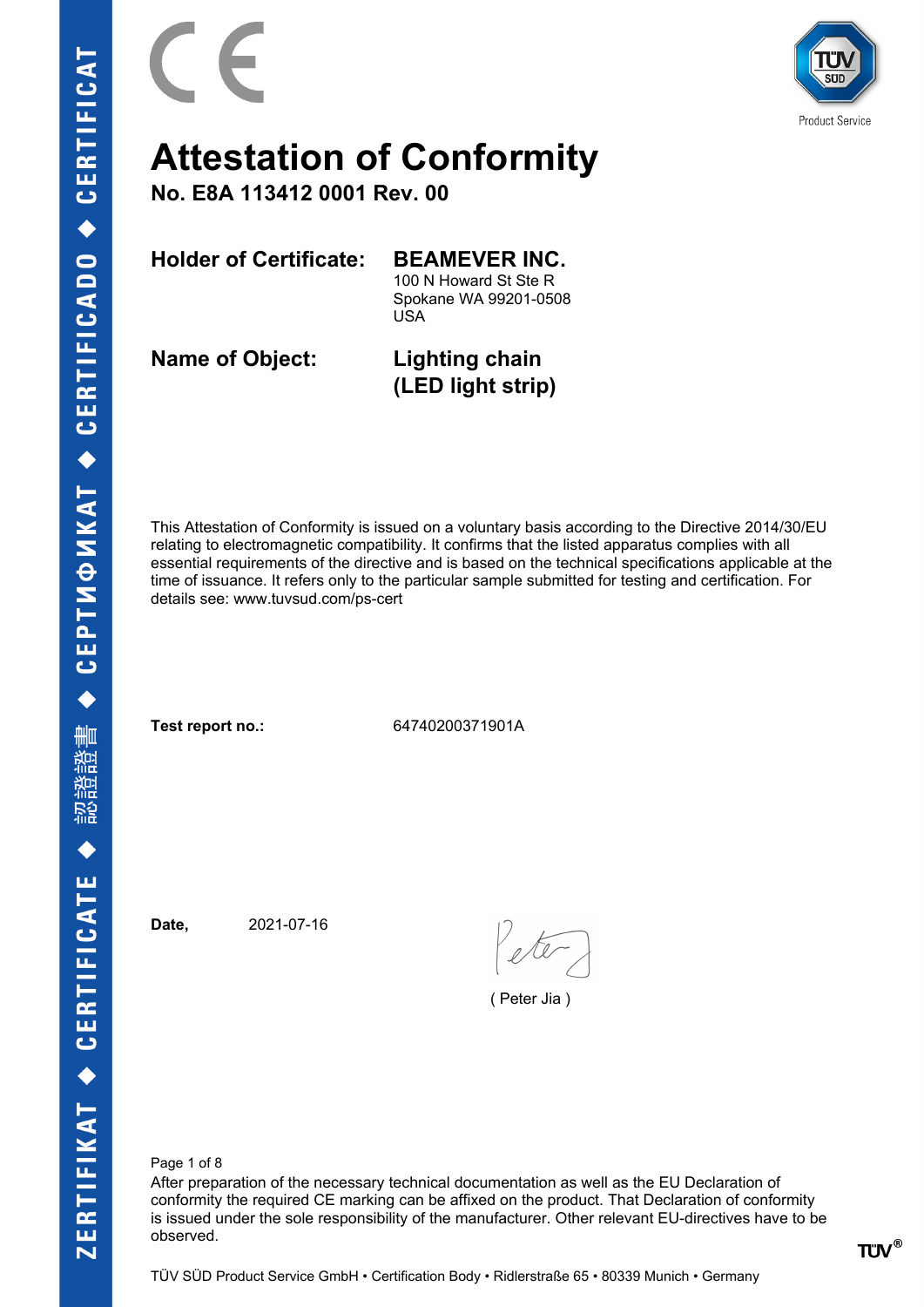

**No. E8A 113412 0001 Rev. 00**

**Model(s): MARINE NEON 1615 WHT, MARINE NEON 1220 WHT, MARINE NEON 1010 WHT, MARINE NEON TINI WHT, MARINE NEON 0612 WHT, MARINE NEON 1615 IQ, MARINE NEON 1220 IQ, MARINE NEON 1010 IQ, MARINE NEON TINI IQ, MARINE NEON 0612 IQ, MARINE NEON 1615 RGB, MARINE NEON 1220 RGB, MARINE NEON 1010 RGB, MARINE NEON TINI RGB, MARINE NEON 0612 RGB, MARINE NEON 1615 MEDIA, MARINE NEON 1220 MEDIA, MARINE NEON 1615 AURORA, MARINE NEON 1220 AURORA, MARINE NEON 1615 RGBW, MARINE NEON 1220 RGBW, LINIO NEON 1615 TV, LINIO NEON 1220 SV, LINIO NEON 1212 TV, LINIO NEON 1010 TV, LINIO NEON 0612 SV, LINIO NEON R16, LINIO NEON 3020, LINIO NEON 3D, LINIO NEON 1225 SV, LINIO NEON 360, LINIO NEON 1615 TV TW, LINIO NEON 1220 SV TW, LINIO NEON 1212 TV TW, LINIO NEON 1010 TV TW, LINIO NEON 0612 SV TW, LINIO NEON R16 TW, LINIO NEON 3020 TW, LINIO NEON 3D TW, LINIO NEON 360 TW, LINIO NEON 3D TW, LINIO NEON 1615 TV RGB, LINIO NEON 1220 SV RGB, LINIO NEON 1212 TV RGB, LINIO NEON 1010 TV RGB, LINIO NEON 0612 SV RGB, LINIO NEON R16 RGB, LINIO NEON 3020 RGB, LINIO NEON 3D RGB, LINIO NEON 1225 SV RGB, LINIO NEON 360 RGB, LINIO NEON 1615 TV RGBW, LINIO NEON 1220 SV RGBW, LINIO NEON 1615 TV RGB PIXEL, LINIO NEON 1220 SV RGB PIXEL, LINIO NEON 1615 TV RGBW PIXEL, LINIO NEON 1220 SV RGBW PIXEL LINIO NEON R16 RGBW, LINIO NEON 3020 RGBW, LINIO NEON 3D RGBW, LINIO NEON 1225 SV RGBW, LINIO NEON 360 RGBW, LINIO NEON 0606 TV, LINIO NEON 0408 SV, LINIO CLICK LED, BRILI LINEAR WHT, AERO TAPE, AERO TAPE HD, VICT TAPE, SKYE TAPE, ALTA TAPE, AERO TAPE IP54, AERO TAPE HD IP54, DERU TAPE, DERU TAPE HD, NOVA TAPE IP54, NOVA TAPE IP68, NOVA TAPE S, NOVA TAPE, NOVA TAPE TW, NOVA TAPE RGB, NOVA TAPE RGBW, NOVA TAPE RGBWW, AERO TAPE TW, DERU TAPE TW, NOVA TAPE DTW, DIAM TAPE, BELA TAPE RGBW, BELA TAPE RGBWW, KENE TAPE, KENE TAPE HD, SAMO TAPE, ARTH TAPE, FERR TAPE, SHER TAPE, ARCT TAPE, KONA TAPE, PUMA TAPE, NUNA TAPE, Graze Flex WHT, Graze Flex IQ, Graze Flex RGB, Graze Flex RGBW, Graze Flex DIGITAL, Tape 3014, Tape 2216, Tape 3528, Tape 5050, Tape 1808, Tape 6060, Tape 3030, Tape 2835, Tape 020, Tape 5630**

#### Page 2 of 8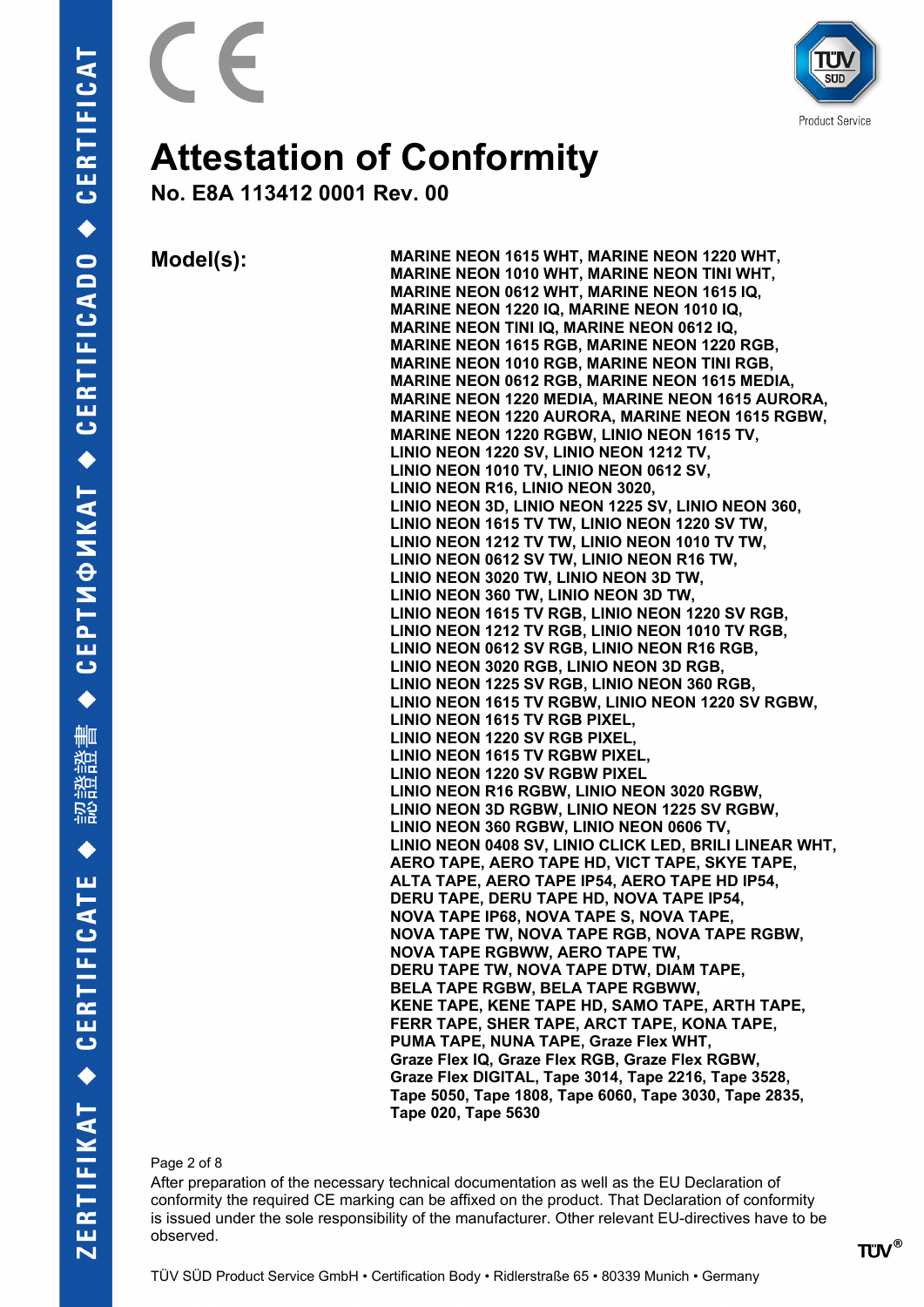

**No. E8A 113412 0001 Rev. 00**

# **Description of**

 $\epsilon$ 

**Object:** Rated voltage:12VDC/24VDC Rated power: See model list Protection class:III

Model list

| Series                        |                                          | LED type  | Rated<br>voltage | Max power<br>(W/M) |
|-------------------------------|------------------------------------------|-----------|------------------|--------------------|
|                               | <b>MARINE NEON 1615 WHT</b>              | 2835/3014 | 24VDC<br>/12VDC  | 15                 |
|                               | MARINE NEON 1220 WHT                     |           |                  | 15                 |
|                               | MARINE NEON 1010 WHT                     |           |                  | 15                 |
|                               | <b>MARINE NEON TINI WHT</b>              |           |                  | 15                 |
|                               | MARINE NEON 0612 WHT                     |           |                  | 15                 |
|                               | MARINE NEON 1615 IQ                      |           |                  | 15                 |
|                               | MARINE NEON 1220 IQ                      | 3014      |                  | 15                 |
| <b>LEDLINE</b><br><b>FLEX</b> | MARINE NEON 1010 IQ                      |           |                  | 15                 |
|                               | MARINE NEON TINI IQ                      |           |                  | 15                 |
|                               | MARINE NEON 0612 IQ                      |           |                  | 15                 |
|                               | <b>MARINE NEON 1615 RGB</b>              | 4040      |                  | 15                 |
|                               | MARINE NEON 1220 RGB                     |           |                  | 15                 |
|                               | MARINE NEON 1010 RGB                     |           |                  | 15                 |
|                               | <b>MARINE NEON TINI RGB</b>              |           |                  | 15                 |
|                               | MARINE NEON 0612 RGB                     |           |                  | 15                 |
|                               | MARINE NEON 1615<br><b>MEDIA</b>         | 5050      |                  | 20                 |
|                               | <b>MARINE NEON 1220</b><br><b>MEDIA</b>  |           |                  | 20                 |
|                               | <b>MARINE NEON 1615</b><br><b>AURORA</b> |           |                  | 20                 |
|                               | <b>MARINE NEON 1220</b><br><b>AURORA</b> |           |                  | 20                 |

Page 3 of 8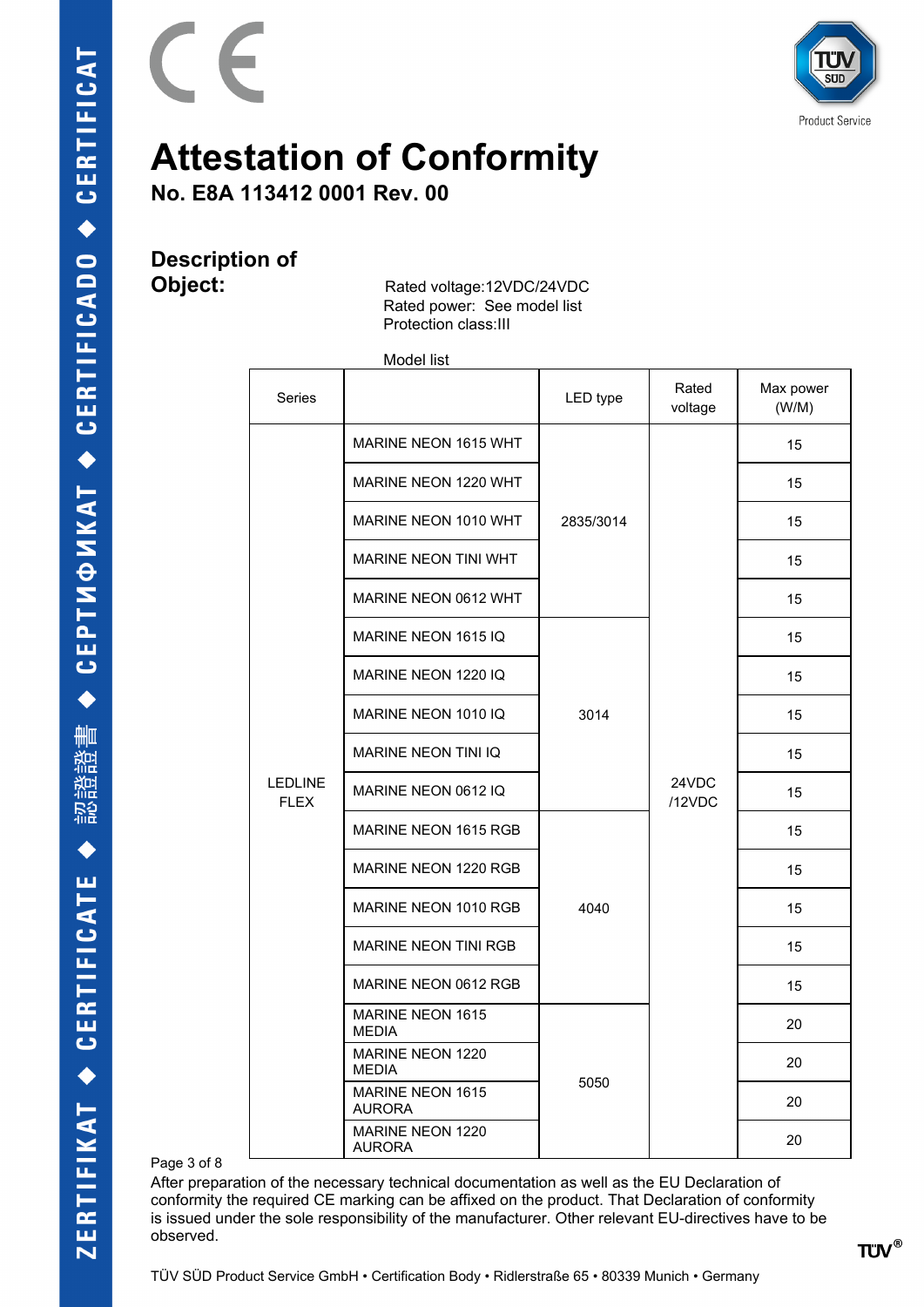

**No. E8A 113412 0001 Rev. 00**

 $\epsilon$ 

|              | MARINE NEON 1615<br><b>RGBW</b> |      |  | 20 |
|--------------|---------------------------------|------|--|----|
|              | MARINE NEON 1220<br><b>RGBW</b> |      |  | 20 |
|              | LINIO NEON 1615 TV              |      |  | 15 |
|              | LINIO NEON 1220 SV              |      |  | 15 |
|              | LINIO NEON 1212 TV              |      |  | 15 |
|              | LINIO NEON 1010 TV              |      |  | 15 |
|              | LINIO NEON 0612 SV              |      |  | 15 |
|              | LINIO NEON R16                  | 2835 |  | 15 |
|              | LINIO NEON 3020                 |      |  | 20 |
|              | LINIO NEON 3D                   |      |  | 20 |
|              | LINIO NEON 1225 SV              |      |  | 20 |
|              | LINIO NEON 360                  |      |  | 20 |
| <b>ASTON</b> | LINIO NEON 1615 TV TW           | 3014 |  | 20 |
|              | LINIO NEON 1220 SV TW           |      |  | 20 |
|              | LINIO NEON 1212 TV TW           |      |  | 20 |
|              | LINIO NEON 1010 TV TW           |      |  | 15 |
|              | LINIO NEON 0612 SV TW           |      |  | 15 |
|              | LINIO NEON R16 TW               |      |  | 20 |
|              | LINIO NEON 3020 TW              |      |  | 20 |
|              | LINIO NEON 3D TW                |      |  | 20 |
|              | LINIO NEON 360 TW               |      |  | 20 |
|              | LINIO NEON 3D TW                |      |  | 20 |
|              | LINIO NEON 1615 TV RGB          | 4040 |  | 20 |

#### Page 4 of 8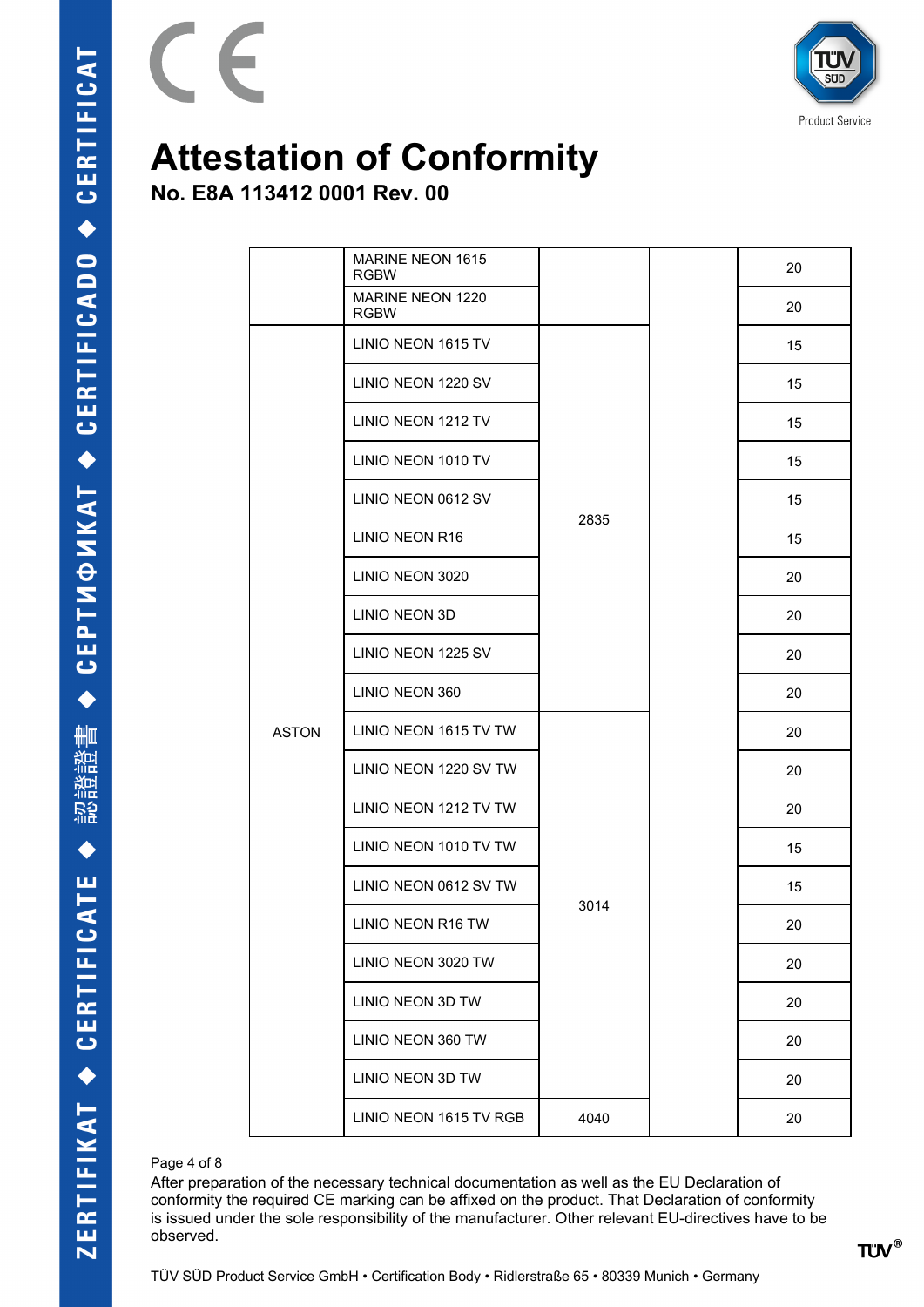

**No. E8A 113412 0001 Rev. 00**

 $\epsilon$ 

|                   | LINIO NEON 1220 SV RGB                  |      | 20 |
|-------------------|-----------------------------------------|------|----|
|                   | LINIO NEON 1212 TV RGB                  |      | 20 |
|                   | LINIO NEON 1010 TV RGB                  |      | 15 |
|                   | LINIO NEON 0612 SV RGB                  |      | 15 |
|                   | LINIO NEON R16 RGB                      |      | 20 |
|                   | LINIO NEON 3020 RGB                     |      | 20 |
|                   | LINIO NEON 3D RGB                       |      | 20 |
|                   | LINIO NEON 1225 SV RGB                  |      | 20 |
|                   | LINIO NEON 360 RGB                      |      | 20 |
|                   | LINIO NEON 1615 TV<br><b>RGBW</b>       |      | 20 |
|                   | LINIO NEON 1220 SV<br><b>RGBW</b>       |      | 20 |
|                   | LINIO NEON 1615 TV RGB<br><b>PIXEL</b>  |      | 20 |
|                   | LINIO NEON 1220 SV RGB<br><b>PIXEL</b>  |      | 20 |
|                   | LINIO NEON 1615 TV<br><b>RGBW PIXEL</b> |      | 20 |
|                   | LINIO NEON 1220 SV<br><b>RGBW PIXEL</b> | 5050 | 20 |
|                   | LINIO NEON R16 RGBW                     |      | 20 |
|                   | LINIO NEON 3020 RGBW                    |      | 20 |
|                   | LINIO NEON 3D RGBW                      |      | 20 |
|                   | LINIO NEON 1225 SV<br><b>RGBW</b>       |      | 20 |
|                   | LINIO NEON 360 RGBW                     |      | 20 |
|                   | LINIO NEON 0606 TV                      |      | 15 |
|                   | LINIO NEON 0408 SV                      | 2216 | 15 |
| Linear<br>profile | <b>LINIO CLICK LED</b>                  | 2835 | 20 |
|                   |                                         |      |    |

### Page 5 of 8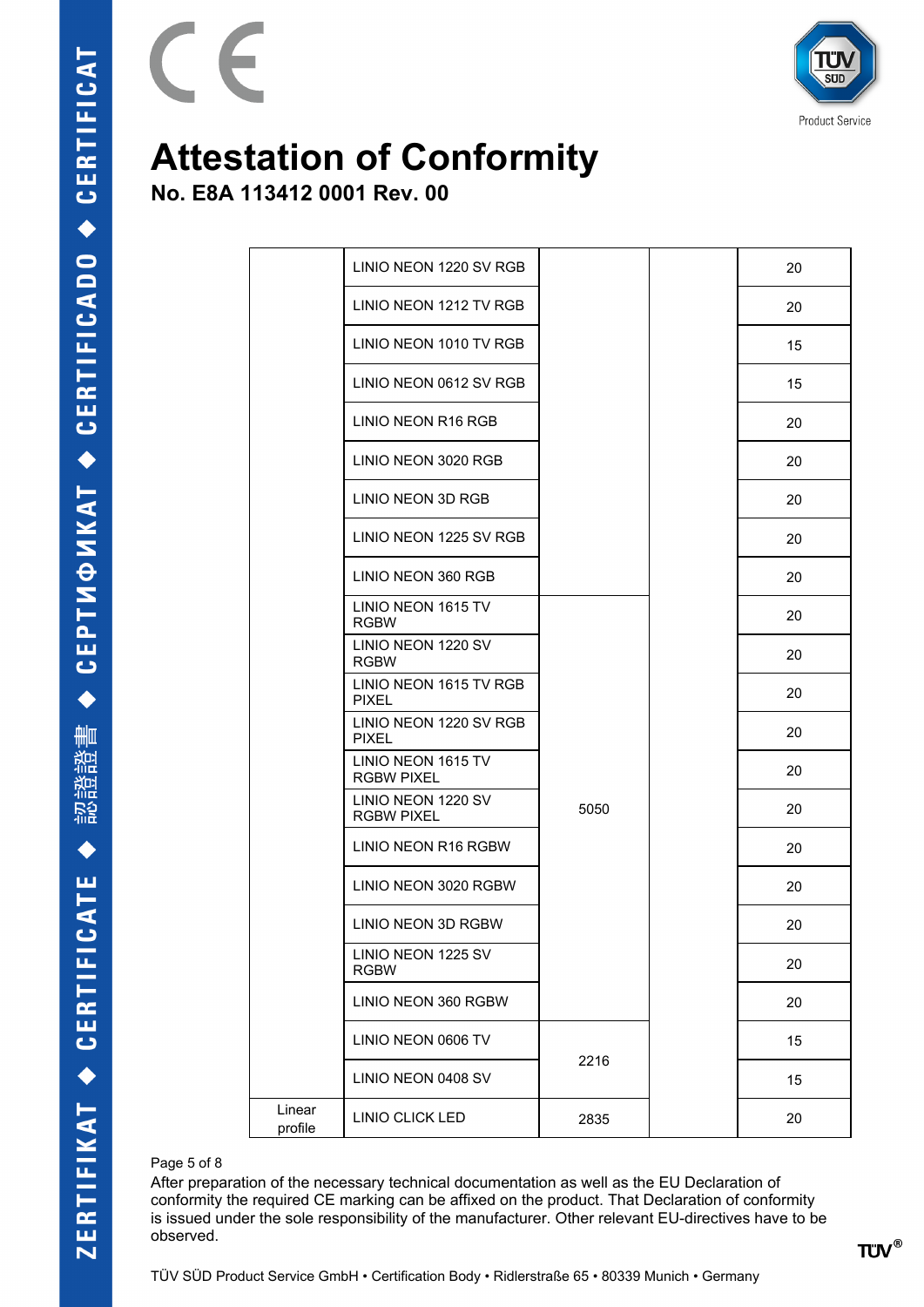

**No. E8A 113412 0001 Rev. 00**

 $\epsilon$ 

|                 | <b>BRILI LINEAR WHT</b> |      |  | 20 |
|-----------------|-------------------------|------|--|----|
|                 | <b>AERO TAPE</b>        | 2835 |  | 25 |
|                 | AERO TAPE HD            |      |  | 25 |
|                 | <b>VICT TAPE</b>        |      |  | 25 |
|                 | <b>SKYE TAPE</b>        |      |  | 25 |
|                 | <b>ALTA TAPE</b>        |      |  | 25 |
|                 | AERO TAPE IP54          |      |  | 25 |
|                 | AERO TAPE HD IP54       |      |  | 25 |
|                 | <b>DERU TAPE</b>        |      |  | 25 |
|                 | DERU TAPE HD            | 1808 |  | 25 |
|                 | NOVA TAPE IP54          | COB  |  | 25 |
| <b>COVEFLEX</b> | NOVA TAPE IP68          |      |  | 25 |
|                 | <b>NOVA TAPE S</b>      |      |  | 25 |
|                 | <b>NOVA TAPE</b>        |      |  | 25 |
|                 | NOVA TAPE TW            |      |  | 25 |
|                 | <b>NOVA TAPE RGB</b>    |      |  | 25 |
|                 | NOVA TAPE RGBW          |      |  | 25 |
|                 | NOVA TAPE RGBWW         |      |  | 25 |
|                 | AERO TAPE TW            | 2835 |  | 25 |
|                 | DERU TAPE TW            | 1808 |  | 25 |
|                 | NOVA TAPE DTW           | 2835 |  | 25 |
|                 | <b>DIAM TAPE</b>        | 5050 |  | 25 |

### Page 6 of 8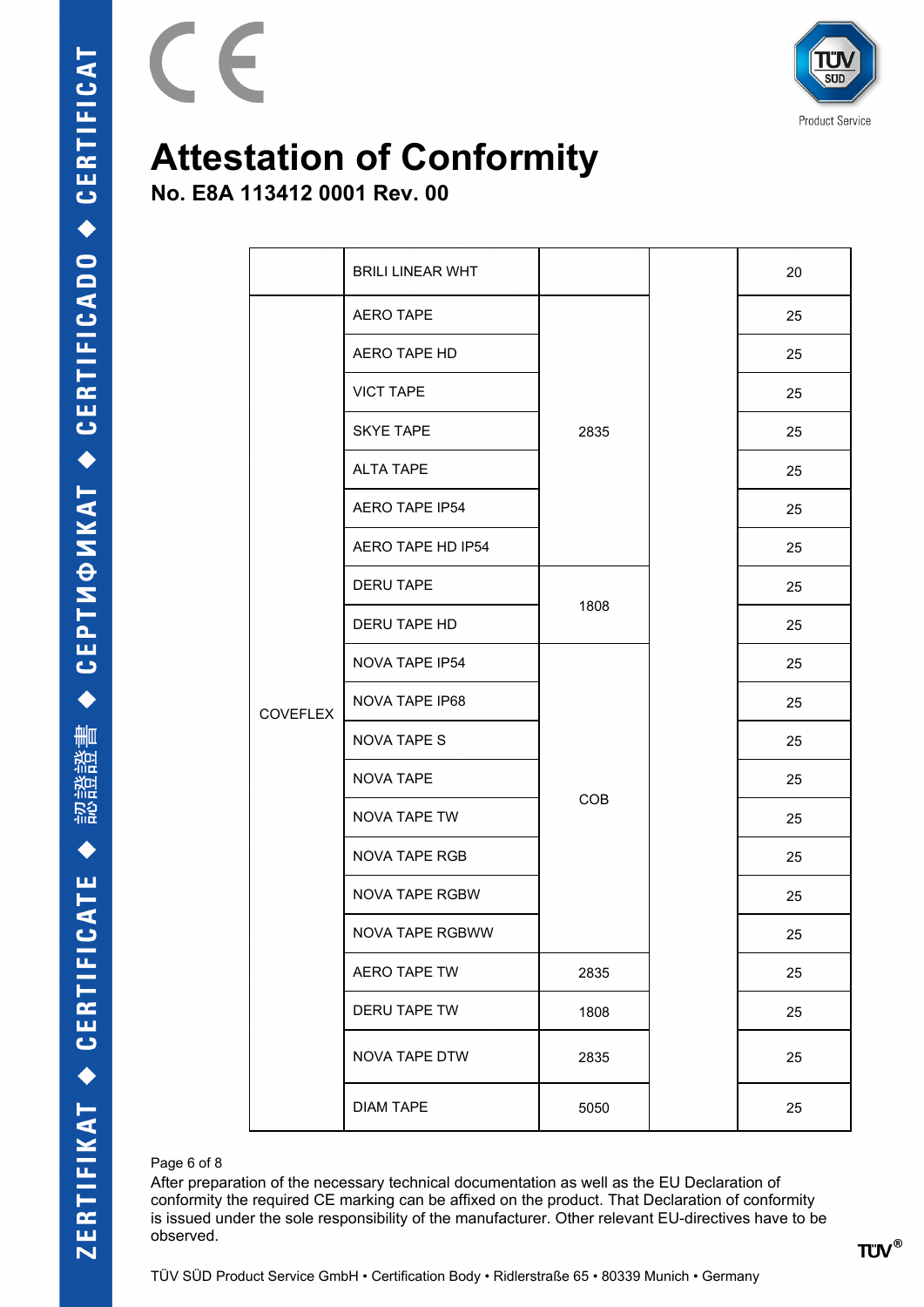

**No. E8A 113412 0001 Rev. 00**

 $\epsilon$ 

| <b>BELA TAPE RGBW</b>  |           | 25     |
|------------------------|-----------|--------|
| <b>BELA TAPE RGBWW</b> |           | 25     |
| <b>KENE TAPE</b>       |           | 25     |
| KENE TAPE HD           |           | 25     |
| <b>SAMO TAPE</b>       |           | 25     |
| <b>ARTH TAPE</b>       | 2835      | 25     |
| <b>FERR TAPE</b>       |           | 25     |
| <b>SHER TAPE</b>       |           | 25     |
| <b>ARCT TAPE</b>       |           | 25     |
| KONA TAPE              |           | 25     |
| PUMA TAPE              | 5050      | 25     |
| <b>NUNA TAPE</b>       |           | 25     |
| Graze Flex WHT         | 2835      | 25     |
| Graze Flex IQ          | 2835      | 25     |
| Graze Flex RGB         | 3535/5050 | 25     |
| Graze Flex RGBW        | 3535/5050 | 25     |
| Graze Flex DIGITAL     | 3535/5050 | 25     |
| <b>Tape 3014</b>       | 3014      | 30     |
| <b>Tape 2216</b>       | 2216      | $30\,$ |

Page 7 of 8